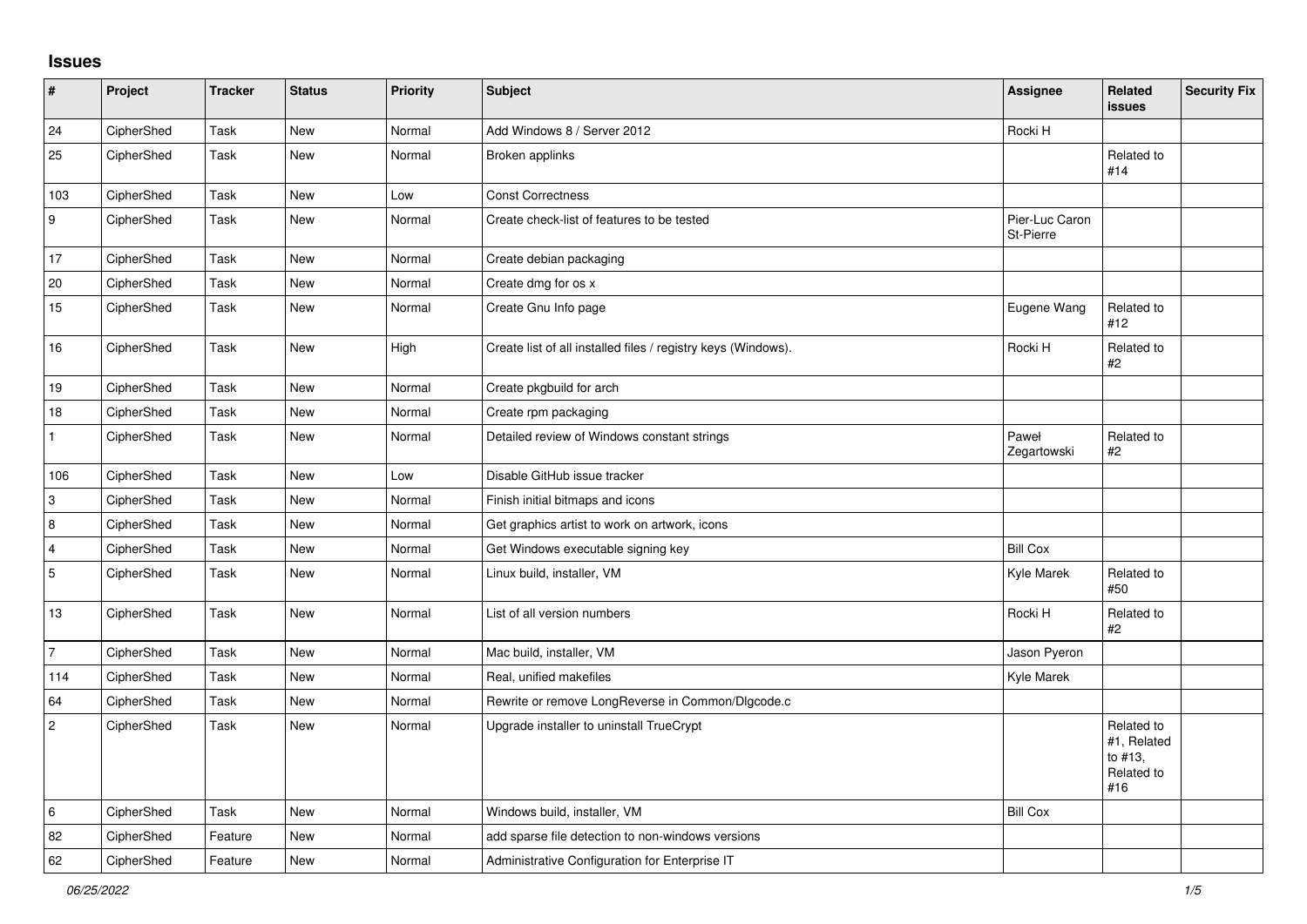| #   | Project    | <b>Tracker</b> | <b>Status</b> | Priority | <b>Subject</b>                                                                                | <b>Assignee</b> | Related<br><b>issues</b> | <b>Security Fix</b> |
|-----|------------|----------------|---------------|----------|-----------------------------------------------------------------------------------------------|-----------------|--------------------------|---------------------|
| 92  | CipherShed | Feature        | New           | Normal   | allow change of cipher/key on encrypted container without decrypting                          |                 |                          |                     |
| 11  | CipherShed | Feature        | New           | Low      | Cipher set enablement                                                                         |                 |                          |                     |
| 90  | CipherShed | Feature        | New           | Normal   | cipher setting preference file                                                                |                 |                          |                     |
| 75  | CipherShed | Feature        | New           | Low      | code coverage - ConvertUTF.c                                                                  |                 |                          |                     |
| 81  | CipherShed | Feature        | New           | Normal   | Decrypt System drive via commandline                                                          |                 |                          |                     |
| 79  | CipherShed | Feature        | New           | Low      | document a list of file systems compatible with Hidden Volume usage                           |                 |                          |                     |
| 60  | CipherShed | Feature        | New           | Normal   | Enhanced UX - shell extension for container management                                        |                 | Related to<br>#34        |                     |
| 96  | CipherShed | Feature        | New           | Normal   | installer to incorporate a post-installation quick-start wizard                               |                 |                          |                     |
| 69  | CipherShed | Feature        | New           | Low      | integration test: mounting and sharing volumes                                                |                 |                          |                     |
| 124 | CipherShed | Feature        | New           | Normal   | investigate switch to FUDforum from phpBB                                                     |                 |                          |                     |
| 50  | CipherShed | Feature        | New           | Normal   | Linux FDE                                                                                     |                 | Related to<br>#5         |                     |
| 61  | CipherShed | Feature        | New           | Normal   | optionally support TPM                                                                        |                 |                          |                     |
| 53  | CipherShed | Feature        | New           | Low      | Portable / non-admin volume browser                                                           |                 |                          |                     |
| 67  | CipherShed | Feature        | New           | Normal   | print a backup                                                                                |                 |                          |                     |
| 66  | CipherShed | Feature        | New           | Normal   | provide robust API for usermode interaction with kernel driver                                |                 |                          |                     |
| 65  | CipherShed | Feature        | New           | Normal   | pure 64 bit version for windows                                                               |                 | Related to<br>#63        |                     |
| 52  | CipherShed | Feature        | New           | Low      | recovery utility & tools                                                                      |                 | Related to<br>#59        |                     |
| 54  | CipherShed | Feature        | <b>New</b>    | Low      | Self Destruct Password                                                                        |                 |                          |                     |
| 57  | CipherShed | Feature        | New           | Normal   | Skein support                                                                                 |                 |                          |                     |
| 97  | CipherShed | Feature        | New           | Normal   | Suggestion 1 - Do not use unknown terminology                                                 | Niklas Lemcke   |                          |                     |
| 98  | CipherShed | Feature        | New           | Normal   | Suggestion 2 - Do not misuse native UI controls                                               | Niklas Lemcke   |                          |                     |
| 99  | CipherShed | Feature        | New           | Normal   | Suggestion 3-Separate required and optional input parameters                                  |                 |                          |                     |
| 100 | CipherShed | Feature        | New           | Normal   | Suggestion 4-Display the consequences of an action immediately (Immediacy of<br>consequences) |                 |                          |                     |
| 121 | CipherShed | Feature        | New           | Normal   | Support "not" burning CD on encrypting disk operation                                         |                 | Related to<br>#68        |                     |
| 93  | CipherShed | Feature        | New           | Normal   | support "quick" encrypt for new media (especially flash/SSD)                                  |                 |                          |                     |
| 102 | CipherShed | Feature        | New           | Normal   | support for serial console in bootloader                                                      |                 |                          |                     |
| 122 | CipherShed | Feature        | New           | Normal   | support key escrow                                                                            |                 | Related to<br>#68        |                     |
| 36  | CipherShed | Feature        | New           | Normal   | support multiple actors to open an encrypted volume                                           |                 |                          |                     |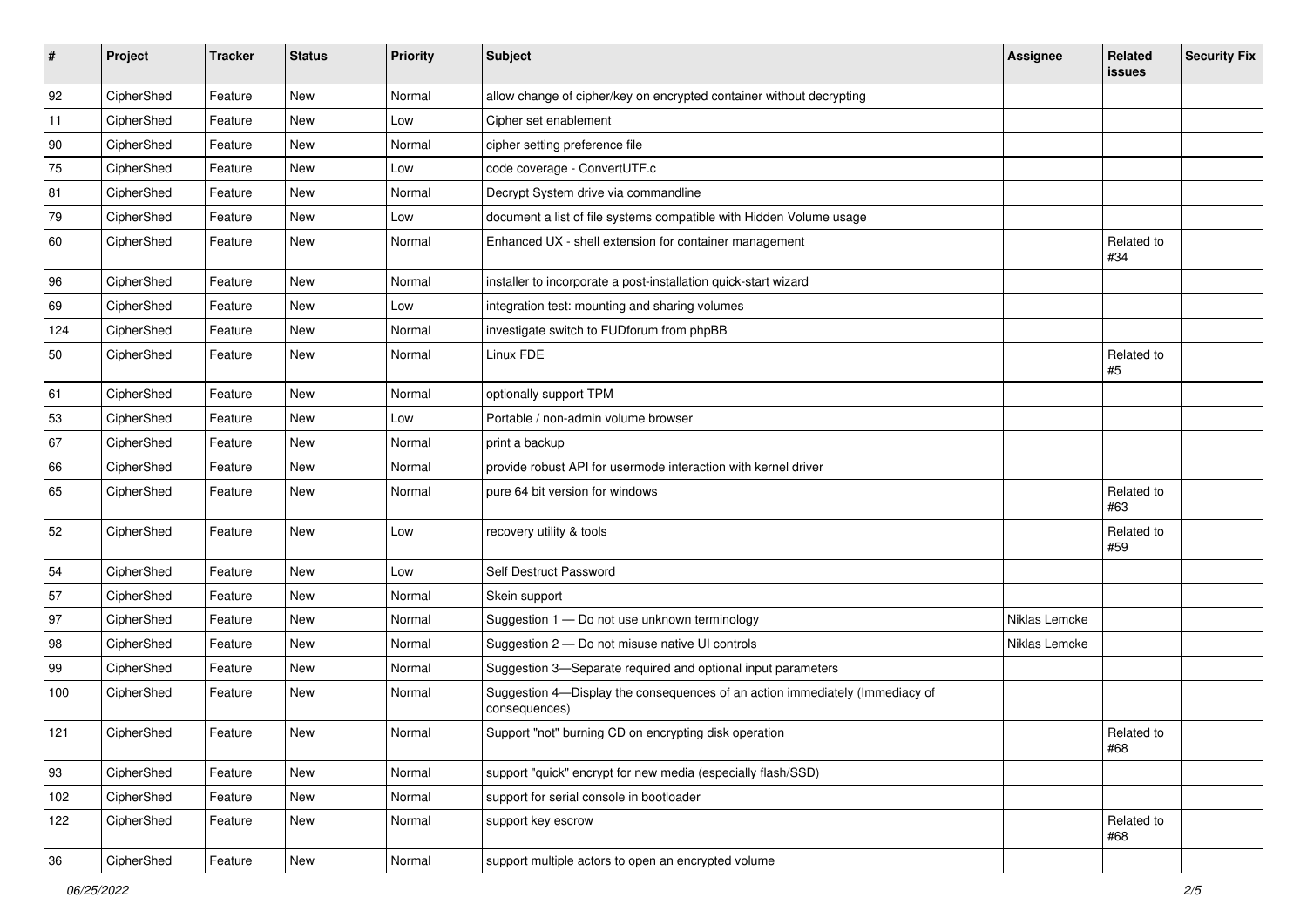| #    | Project    | <b>Tracker</b> | <b>Status</b> | <b>Priority</b> | <b>Subject</b>                                                                                                                             | <b>Assignee</b> | Related<br>issues | <b>Security Fix</b> |
|------|------------|----------------|---------------|-----------------|--------------------------------------------------------------------------------------------------------------------------------------------|-----------------|-------------------|---------------------|
| 87   | CipherShed | Feature        | New           | Low             | support multiple hidden volumes                                                                                                            |                 |                   |                     |
| 89   | CipherShed | Feature        | New           | Normal          | Support the Common Criteria Collaborative Protection Profile for Full Disk Encryption                                                      |                 |                   |                     |
| 58   | CipherShed | Feature        | New           | Low             | Tablet / Touch screen / non-keyboard boot support                                                                                          |                 |                   |                     |
| 70   | CipherShed | Feature        | New           | Normal          | track git info in build                                                                                                                    |                 |                   |                     |
| 32   | CipherShed | Feature        | New           | Normal          | truecrypt.ch ideas thread                                                                                                                  |                 |                   |                     |
| $10$ | CipherShed | Feature        | New           | Low             | Two-factor Pre-boot-authentication with USB stick and Password                                                                             |                 |                   |                     |
| 91   | CipherShed | Feature        | New           | Normal          | use linked libraries in kernel driver to isolate logical units and later support plugins                                                   |                 |                   |                     |
| 33   | CipherShed | Feature        | New           | Normal          | windows comamnd line volume creation                                                                                                       |                 |                   |                     |
| 34   | CipherShed | Feature        | New           | Normal          | windows mount point support                                                                                                                |                 | Related to<br>#60 |                     |
| 63   | CipherShed | <b>Bug</b>     | New           | Normal          | 64 bit gui on 64 bit systems                                                                                                               |                 | Related to<br>#65 |                     |
| 94   | CipherShed | <b>Bug</b>     | New           | High            | CipherShed Volume Creation Wizard: Encryption of Host Protected Area":"Encryption of Host<br>Protected Area" class #32770 not initialized? |                 |                   |                     |
| 116  | CipherShed | <b>Bug</b>     | New           | Normal          | create an option for private/global volume mounting                                                                                        |                 |                   |                     |
| 83   | CipherShed | <b>Bug</b>     | New           | Normal          | deduplicate file names                                                                                                                     |                 |                   |                     |
| 85   | CipherShed | <b>Bug</b>     | New           | Normal          | Digcode.c is 9917 lines long, split it up                                                                                                  |                 |                   |                     |
| 48   | CipherShed | <b>Bug</b>     | New           | High            | EncryptDataUnits() lacks error handling                                                                                                    |                 |                   |                     |
| 14   | CipherShed | Bug            | New           | Normal          | Fixes urls in ui (/applink? links)                                                                                                         |                 | Related to<br>#25 |                     |
| 56   | CipherShed | <b>Bug</b>     | New           | Low             | FreeBSD support                                                                                                                            |                 |                   |                     |
| 47   | CipherShed | <b>Bug</b>     | New           | High            | GetWipePassCount() / WipeBuffer() can cause BSOD                                                                                           |                 |                   |                     |
| 74   | CipherShed | <b>Bug</b>     | New           | Normal          | Hardcoded Build date in Help->About window                                                                                                 |                 |                   |                     |
| 43   | CipherShed | <b>Bug</b>     | New           | High            | IOCTL_DISK_VERIFY integer overflow                                                                                                         |                 |                   |                     |
| 26   | CipherShed | <b>Bug</b>     | New           | Normal          | Large External Drive Support on Mac (>512byte sector size)                                                                                 |                 |                   |                     |
| 123  | CipherShed | <b>Bug</b>     | New           | Normal          | losetup anomaly with OpenSUSE 13.1                                                                                                         |                 |                   |                     |
| 45   | CipherShed | <b>Bug</b>     | New           | High            | MainThreadProc() integer overflow                                                                                                          |                 |                   |                     |
| 76   | CipherShed | <b>Bug</b>     | New           | Normal          | MakeSelfExtractingPackage used in CI cannot have dialog boxes                                                                              |                 |                   |                     |
| 21   | CipherShed | <b>Bug</b>     | New           | High            | Method of mounting may be exploited                                                                                                        |                 |                   |                     |
| 46   | CipherShed | <b>Bug</b>     | New           | High            | MountVolume() device check bypass                                                                                                          |                 |                   |                     |
| 40   | CipherShed | <b>Bug</b>     | New           | High            | Multiple issues in the bootloader decompressor                                                                                             |                 |                   |                     |
| 37   | CipherShed | <b>Bug</b>     | New           | High            | Open Crypto Audit Project issues                                                                                                           |                 |                   |                     |
| 107  | CipherShed | Bug            | New           | Immediate       | Open Crypto Audit Project TrueCrypt CS-TC-1 - CryptAcquireContext may silently fail in<br>unusual scenarios                                |                 |                   |                     |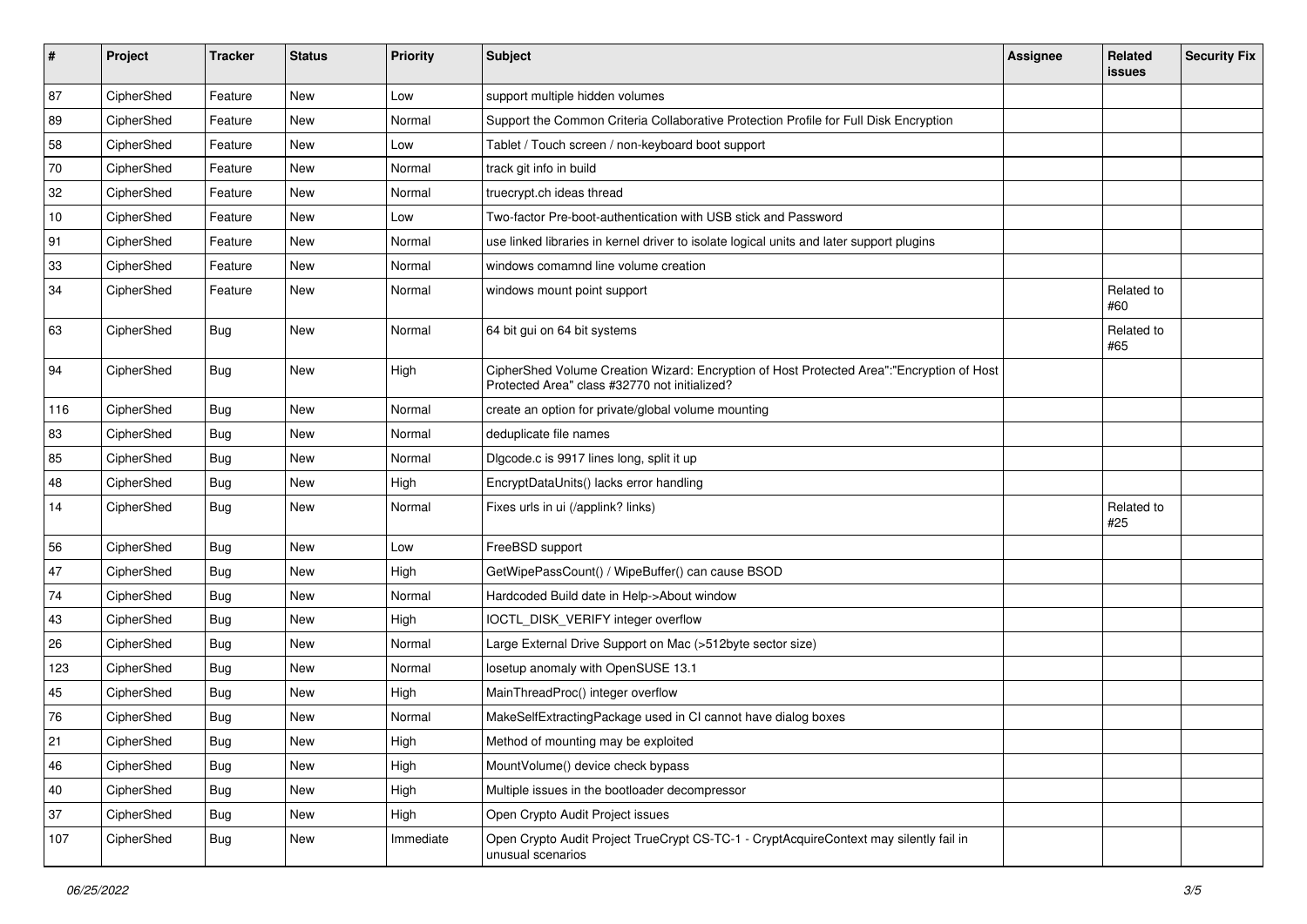| $\vert$ # | Project    | <b>Tracker</b> | <b>Status</b> | <b>Priority</b> | <b>Subject</b>                                                                                           | Assignee      | <b>Related</b><br><b>issues</b> | <b>Security Fix</b> |
|-----------|------------|----------------|---------------|-----------------|----------------------------------------------------------------------------------------------------------|---------------|---------------------------------|---------------------|
| 108       | CipherShed | Bug            | New           | Urgent          | Open Crypto Audit Project TrueCrypt CS-TC-2 - AES implementation susceptible to<br>cache-timing attacks  |               |                                 |                     |
| 109       | CipherShed | <b>Bug</b>     | New           | High            | Open Crypto Audit Project TrueCrypt CS-TC-3 - Keyfile mixing is not cryptographically sound              |               |                                 |                     |
| 110       | CipherShed | Bug            | New           | High            | Open Crypto Audit Project TrueCrypt CS-TC-4 - Unauthenticated ciphertext in volume<br>headers            |               |                                 |                     |
| 59        | CipherShed | <b>Bug</b>     | New           | Low             | optimized rescue disk                                                                                    |               | Related to<br>#52               |                     |
| 71        | CipherShed | <b>Bug</b>     | <b>New</b>    | High            | passwords using non-ascii                                                                                |               |                                 |                     |
| 95        | CipherShed | Bug            | New           | Normal          | Platform/SystemException.h and Common/Exception.h define the same class/struct                           |               |                                 |                     |
| 39        | CipherShed | <b>Bug</b>     | New           | High            | Sensitive information might be paged out from kernel stacks                                              |               |                                 |                     |
| 88        | CipherShed | Bug            | New           | Normal          | smart card support for containers                                                                        |               |                                 |                     |
| 42        | CipherShed | <b>Bug</b>     | New           | High            | TC_IOCTL_GET_SYSTEM_DRIVE_DUMP_CONFIG kernel pointer disclosure                                          |               |                                 |                     |
| 44        | CipherShed | <b>Bug</b>     | New           | High            | TC_IOCTL_OPEN_TEST multiple issues                                                                       |               |                                 |                     |
| 80        | CipherShed | <b>Bug</b>     | New           | Low             | TEST CASE: ubuntu 14 GUI install                                                                         |               |                                 |                     |
| 72        | CipherShed | Bug            | New           | Normal          | The installation fails, but a message (from windows?) says it succeeds and asks if you want<br>to reboot |               |                                 |                     |
| 31        | CipherShed | <b>Bug</b>     | New           | Normal          | there is duplicate code for password character checking                                                  | Jason Pyeron  | Related to<br>#30               |                     |
| 73        | CipherShed | Bug            | <b>New</b>    | Normal          | Truecrypt icon showing in taskbar                                                                        |               |                                 |                     |
| 111       | CipherShed | Bug            | <b>New</b>    | Normal          | ui does not show free drives below c: e.g. A: or B:                                                      | Niklas Lemcke |                                 |                     |
| 78        | CipherShed | <b>Bug</b>     | <b>New</b>    | Normal          | update the ciphershed.org website, automatically                                                         |               |                                 |                     |
| 118       | CipherShed | <b>Bug</b>     | <b>New</b>    | Normal          | upgrading truecrpyt fails if truecrypt is pinned to the taskbar                                          |               |                                 |                     |
| 84        | CipherShed | <b>Bug</b>     | <b>New</b>    | Normal          | wcsncpy is subject to buffer overflow                                                                    |               |                                 |                     |
| 38        | CipherShed | <b>Bug</b>     | New           | High            | Weak Volume Header key derivation algorithm                                                              |               | Blocked by<br>#49               |                     |
| 23        | CipherShed | <b>Bug</b>     | New           | Normal          | Windows 8 / 8.1 Fast Startup                                                                             | Rocki H       |                                 |                     |
| 41        | CipherShed | <b>Bug</b>     | New           | High            | Windows kernel driver uses memset() to clear sensitive data                                              |               |                                 |                     |
| 12        | CipherShed | Task           | In Progress   | Normal          | <b>Write Documentation</b>                                                                               | Eugene Wang   | Related to<br>#15               |                     |
| 22        | CipherShed | Bug            | In Progress   | High            | Change name of software for "1.0" release.                                                               | Jason Pyeron  |                                 |                     |
| 51        | CipherShed | Bug            | In Progress   | Normal          | <b>GUID Partition Table (GPT)</b>                                                                        | Jason Pyeron  | Related to<br>#55               |                     |
| 55        | CipherShed | <b>Bug</b>     | In Progress   | Normal          | Unified Extensible Firmware Interface (UEFI)                                                             | Jason Pyeron  | Related to<br>#51               |                     |
| 35        | CipherShed | Feature        | Resolved      | High            | use Doxygen                                                                                              |               |                                 |                     |